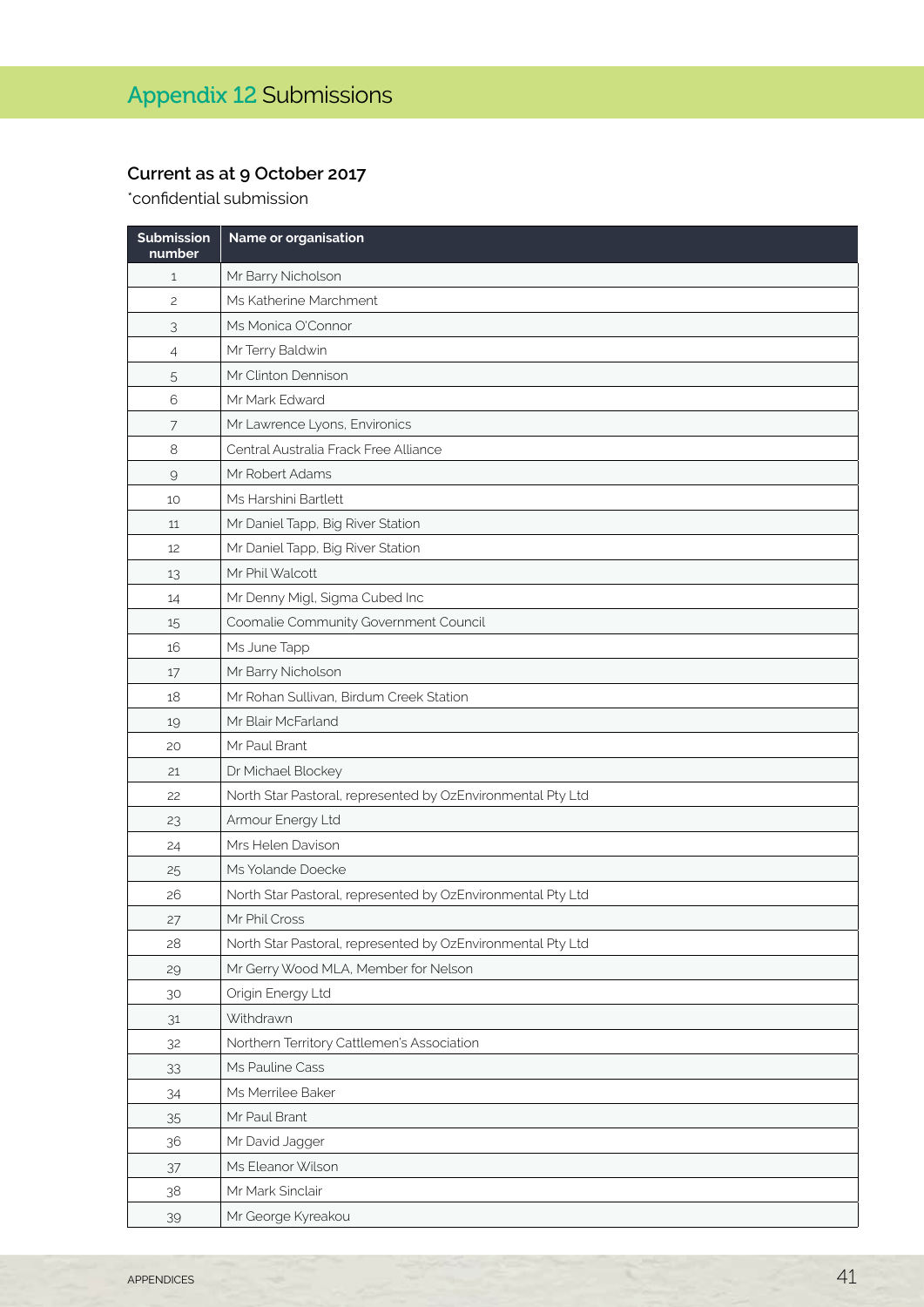| <b>Submission</b><br>number | Name or organisation                                                         |
|-----------------------------|------------------------------------------------------------------------------|
| 40                          | Mr Daniel Leather                                                            |
| 41                          | Mr Tony Hayward-Ryan                                                         |
| 42                          | Ardent Group Pty Ltd                                                         |
| 43                          | Mr Colin Mellon                                                              |
| 44                          | Ms Amanda Doyle                                                              |
| 45                          | Mr Thomas Lynch                                                              |
| 46                          | Don't Frack Katherine                                                        |
| 47                          | Central Land Council                                                         |
| 48                          | Ms Helen Armstrong, Gilnockie Station                                        |
| 49                          | Ms Jenny Knight                                                              |
| 50                          | Withdrawn                                                                    |
| 51                          | PLan: The Planning Action Network                                            |
| 52                          | Ms Kelly-Lee Hickey                                                          |
| 53                          | Dr Geralyn McCarron                                                          |
| 54                          | Mr Tony Hayward-Ryan                                                         |
| 55                          | Withdrawn                                                                    |
| 56                          | Lock the Gate Alliance (NT)                                                  |
| 57                          | Santos Ltd                                                                   |
| 58                          | Santos Ltd                                                                   |
| 59                          | Environment Centre Northern Territory                                        |
| 60                          | Pangaea Resources Pty Ltd                                                    |
| 61                          | Halliburton Australia Pty Ltd                                                |
| 62                          | Climate Action Darwin                                                        |
| 63                          | North Star Pastoral, represented by OzEnvironmental Pty Ltd                  |
| 64                          | Central Petroleum Limited                                                    |
| 65                          | Don't Frack Katherine                                                        |
| 66                          | Withdrawn                                                                    |
| 67                          | Ms Annette Raynor                                                            |
| 68                          | Top Didj Cultural Experience and Art Gallery                                 |
| 69                          | Mr Paul Brant                                                                |
| 70                          | Mr Paul Brant                                                                |
| 71                          | Mr Paul Brant                                                                |
| 72                          | Mr Greg Reilly                                                               |
| 73                          | Mr Jim Sullivan, Cave Creek Station                                          |
| 74                          | Mr Jason Trevers, Aloha Therapeutic Massage                                  |
| 75                          | Mr Rod Dunbar, Lexcray Pty Ltd                                               |
| 76                          | Central Desert Regional Council                                              |
| 77                          | Mr Tom Measham, Commonwealth Scientific and Industrial Research Organisation |
| 78                          | Ms Jennifer McFarland                                                        |
| 79                          | Falcon Oil and Gas Australia Pty Ltd                                         |
| 80                          | Ms Julia Siddall                                                             |
| 81                          | Ms Barbara Molanus                                                           |
| 82                          | Ms Gabby Watson-Scotty                                                       |
| 83                          | Ms Jessica Graham                                                            |
| 84                          | Ms Jasmine Sammut                                                            |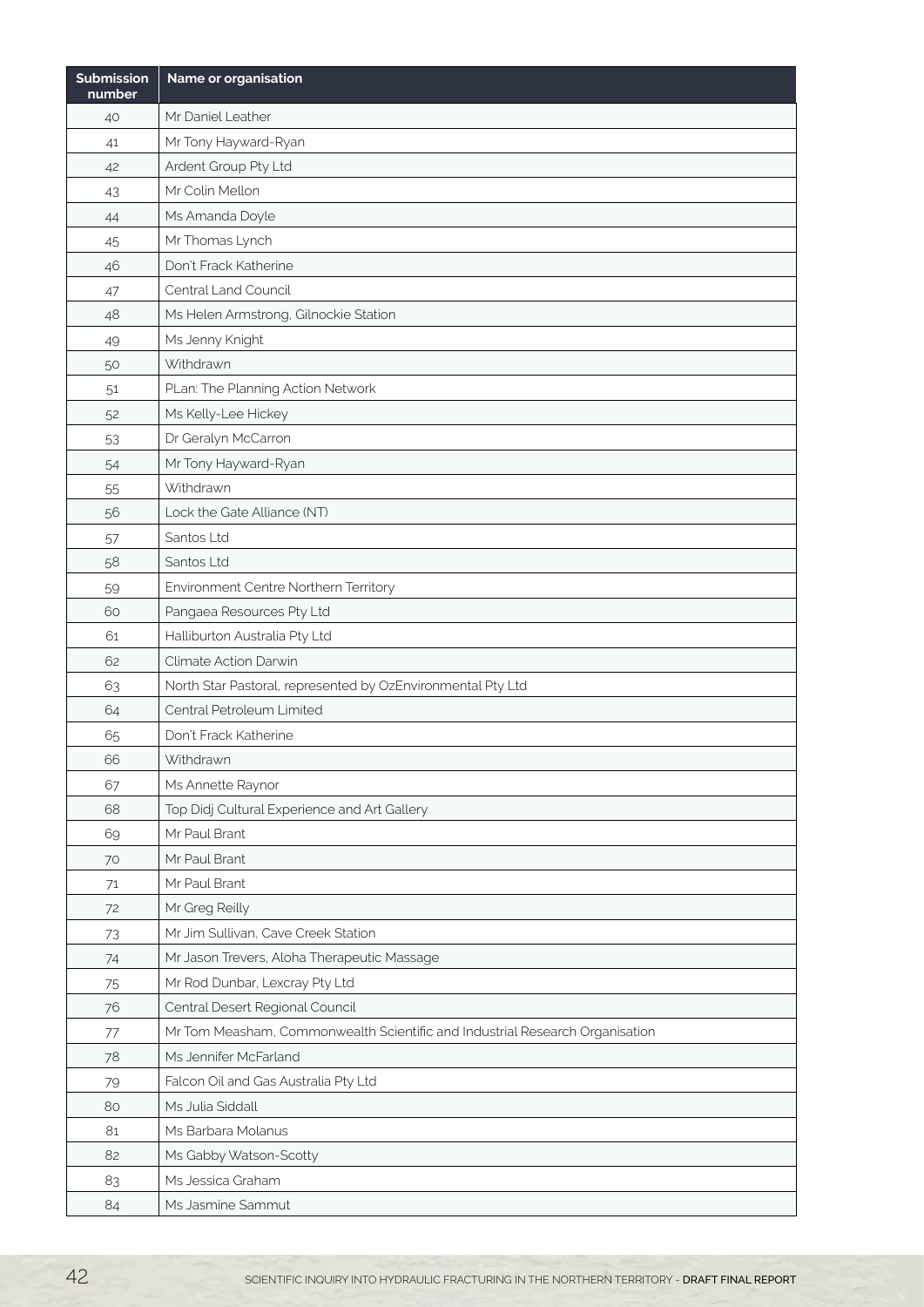| Submission<br>number | Name or organisation                                                        |
|----------------------|-----------------------------------------------------------------------------|
| 85                   | Mr Joseph Costelloe                                                         |
| 86                   | Mr Jim Green                                                                |
| 87                   | Mr Andrew Andrejewskis                                                      |
| 88                   | Arid Lands Environment Centre Inc                                           |
| 89                   | Mr Tim Forcey                                                               |
| 90                   | Ms Harshini Bartlett                                                        |
| 91                   | Ms Nicole Pietsch                                                           |
| 92                   | Mr John Armstrong, Gilnockie Station                                        |
| 93                   | Central Australia Frack Free Alliance                                       |
| 94                   | Prof Madelon Finkel                                                         |
| 95                   | Katherine Town Council                                                      |
| 96                   | Doctors for the Environment Australia                                       |
| 97                   | Halliburton Australia Pty Ltd                                               |
| 98                   | Sweetpea Petroleum Pty Ltd                                                  |
| 99                   | Central Petroleum Limited                                                   |
| 100                  | Jemena Limited                                                              |
| 101                  | Australian Pipelines and Gas Association and Energy Networks Australia      |
| 102                  | WL Tinapple                                                                 |
| 103                  | Mr Lindsay Owler, Argonaut Resources                                        |
| 104                  | Mr Bruce Beer, BC & M Beer Pty Ltd                                          |
| 105                  | Dr Matthew Currell                                                          |
| 106                  | Ms Sue Slater                                                               |
| 107                  | Public Health Association of Australia                                      |
| 108                  | Mr Warwick Smyth, Geoconsult                                                |
| 109                  | Dr Steve Mackie, Geosim Consulting Pty Ltd                                  |
| 110                  | Regional Development Australia Northern Territory                           |
| 111                  | Mr Rob Ross, Qeye Labs Australia Pty Ltd                                    |
| 112                  | Mr Mick Curran                                                              |
| 113                  | Mr Luke Marshall                                                            |
| 114                  | The Norwood Resource Incorporated                                           |
| 115                  | Mr Alexander Belford                                                        |
| 116                  | Prof John Kaldi, Australian School of Petroleum, The University of Adelaide |
| 117                  | Dr Andrew Kulpecz                                                           |
| 118                  | Mr Andrew Pedler, Matau Advisory Pty Ltd                                    |
| 119                  | Mr Ryan Taylor-Walshe                                                       |
| 120                  | Mr Greg Carlsen                                                             |
| 121                  | Mr David Warner                                                             |
| 122                  | Dr David King                                                               |
| 123                  | Dr Kris Waddington, Buru Energy Ltd                                         |
| 124                  | Mr Ralf Oppermann, OPPtimal Resource Solutions Pty Ltd                      |
| 125                  | Mr John Wilson                                                              |
| 126                  | Mr Richard Osbon                                                            |
| 127                  | Mr Michael Micenko                                                          |
| 128                  | Mr John Kopcheff                                                            |
| 129                  | Mr Craig Gumley, Gumley Advisory Services                                   |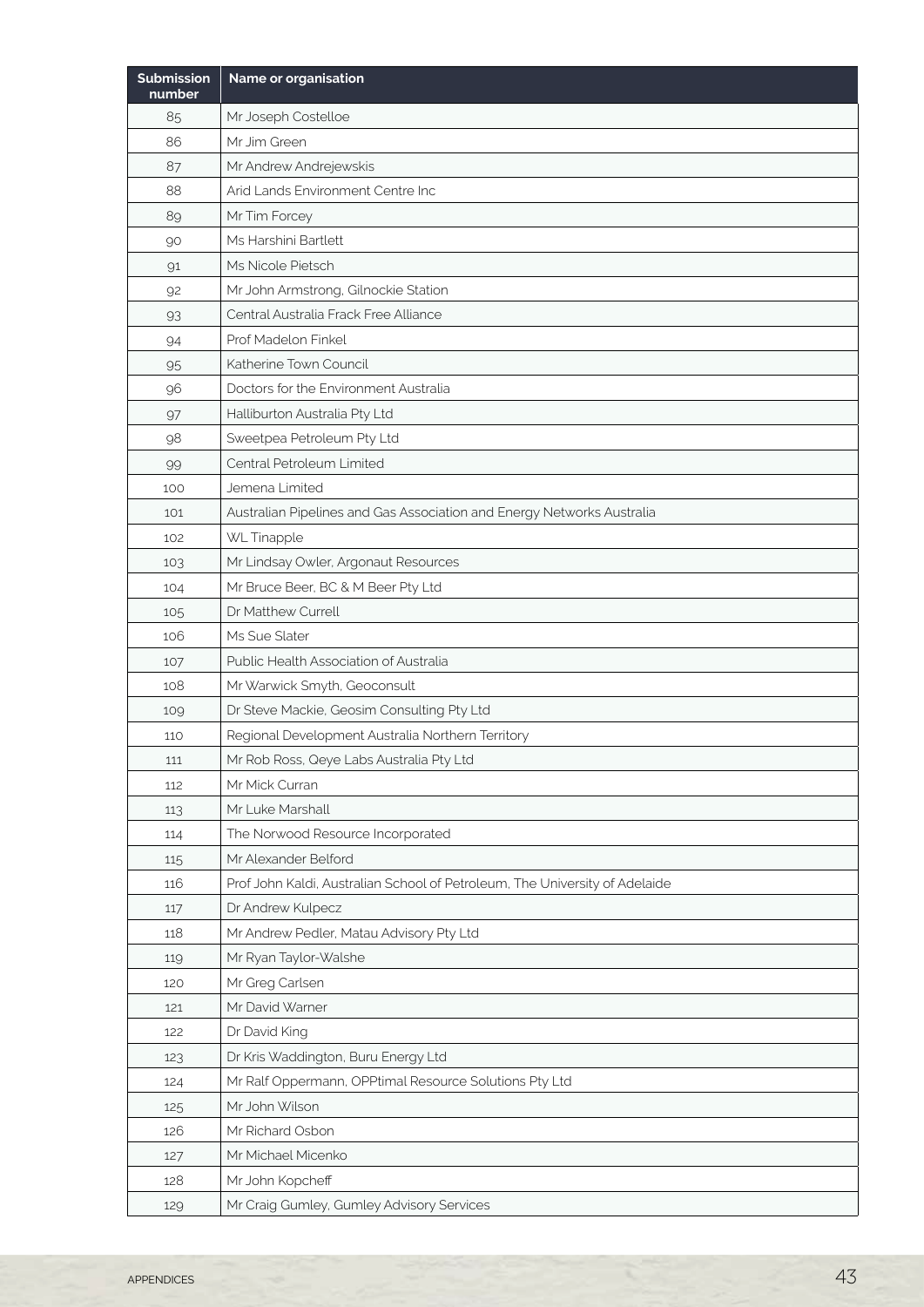| <b>Submission</b><br>number | Name or organisation                                        |
|-----------------------------|-------------------------------------------------------------|
| 130                         | Mr John Heugh, PetroAfrique Oil and Gas Ltd                 |
| 131                         | Mr Gregory Meldrum                                          |
| 132                         | Dr Steve Mackie, Petroleum Exploration Society of Australia |
| 133                         | Mr Eric Streitberg, Buru Energy Ltd                         |
| 134                         | Mr David Adderley                                           |
| 135                         | <b>Blue Energy Limited</b>                                  |
| 136                         | Mr Griffiths Weste                                          |
| 137                         | Mr James Groombridge                                        |
| 138                         | Mr Mark Fabian                                              |
| 139                         | Mr Darryl Roy Kingsley                                      |
| 140                         | Mr Anthony Kress                                            |
| 141                         | Frack Free Darwin                                           |
| 142                         | Institute for Energy Economics and Financial Analysis       |
| 143                         | Mr Robert Laws                                              |
| 144                         | Ms Helen Bender                                             |
| 145                         | Beyond Zero Emissions                                       |
| 146                         | Mr Chris Carty                                              |
| 147                         | Ms Liz Howells                                              |
| 148                         | Mr Miles Ponsonby                                           |
| 149                         | Mr Greg Kemp                                                |
| 150                         | Nation Energy (Australia) Pty Ltd                           |
| 151                         | Mr Robert Pearson                                           |
| 152                         | Mr Justin Tutty                                             |
| 153                         | Origin Energy Ltd                                           |
| 154                         | D.R. Johns                                                  |
| 155                         | North Star Pastoral                                         |
| 156                         | Mr Chris Harwood                                            |
| 157                         | Paltar Petroleum Limited                                    |
| 158                         | The Australia Institute                                     |
| 159                         | Mr James Wright                                             |
| 160                         | Mr Bill Sullivan, Sully Pty Ltd                             |
| 161                         | Mr Bevan Warris                                             |
| 162                         | Imperial Oil and Gas Pty Ltd                                |
| 163                         | The Desert Fruit Company                                    |
| 164                         | Ms Sandy Watters                                            |
| 165                         | Ms Juliet Saltmarsh                                         |
| 166                         | Mr Mark Sullivan, Flying Fox Station, MS Contracting        |
| 167                         | Ms Andrea Broughton, Groundwater Solutions International    |
| 168                         | Santos Ltd                                                  |
| 169                         | Mr John Geary                                               |
| 170                         | Mr Stuart Jones, Petroleum Exploration Society of Australia |
| 171                         | Lock the Gate Alliance (NT)                                 |
| 172                         | Mr Alex Ross                                                |
| 173                         | Mr Simon Molyneux                                           |
| 174                         | Oilfield Connect Pty Ltd                                    |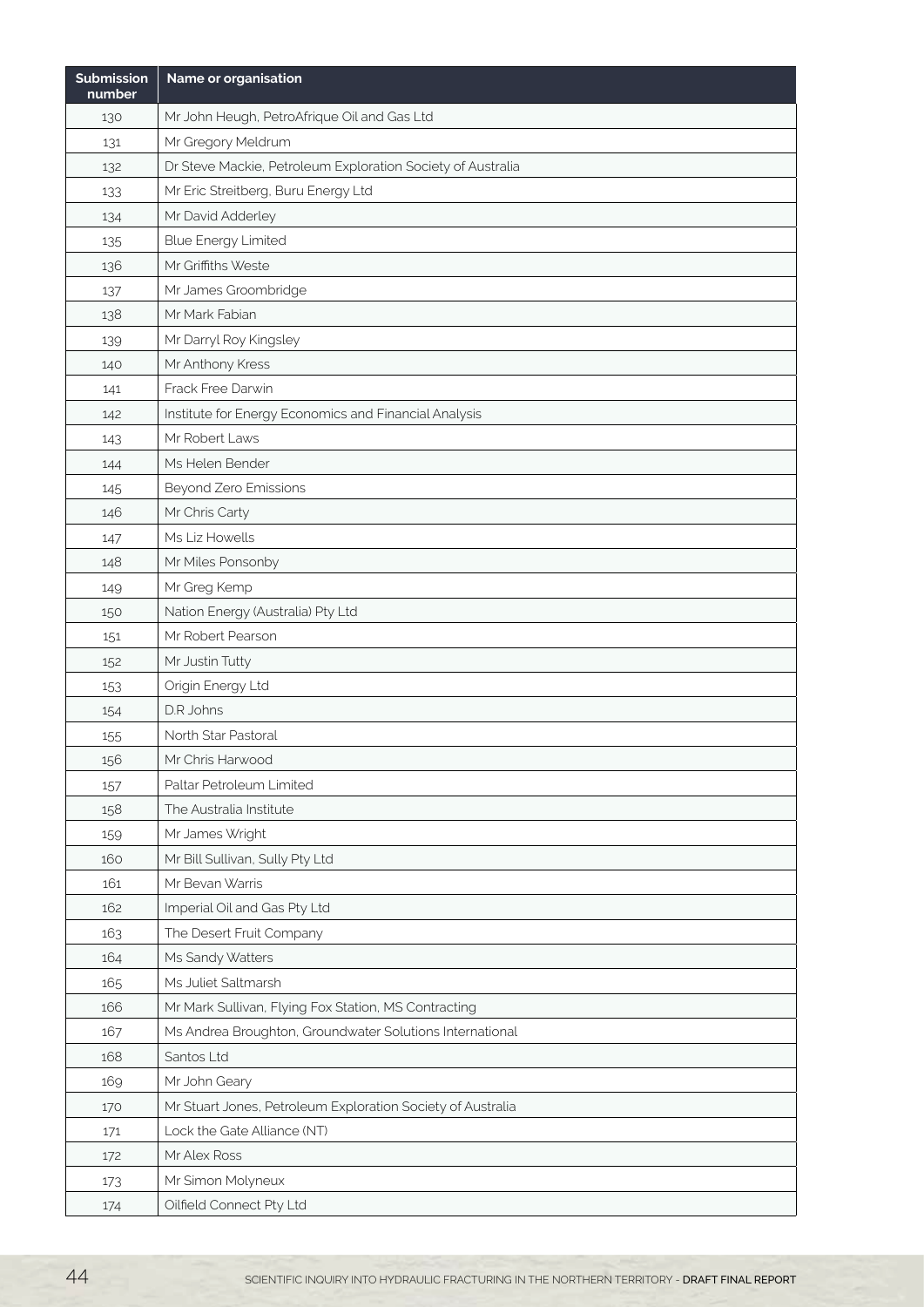| <b>Submission</b><br>number | Name or organisation                                                                 |
|-----------------------------|--------------------------------------------------------------------------------------|
| 175                         | Climate Action Darwin                                                                |
| 176                         | Mr Alex Yeadon                                                                       |
| 177                         | 1 Territory Party                                                                    |
| 178                         | Schlumberger Australia Pty Ltd                                                       |
| 179                         | Dr Liz Moore                                                                         |
| 180                         | Mr David Armstrong, Terrabos Consulting                                              |
| 181                         | Roper Resources Pty Ltd                                                              |
| 182                         | Ms Jean McDonald                                                                     |
| 183                         | Prof Melissa Haswell                                                                 |
| 184                         | Mrs Frederika Saltmarsh                                                              |
| 185                         | Katherine Mining Services Association                                                |
| 186                         | Northern Australian Rural Management Consultants Pty Ltd                             |
| 187                         | Ms Rachel Tumminello                                                                 |
| 188                         | Environment Centre Northern Territory                                                |
| 189                         | Ms Sharyn Bury                                                                       |
| 190                         | Amateur Fishermen's Association of the Northern Territory                            |
| 191                         | Ms Charmaine Roth                                                                    |
| 192                         | Ms Pauline Cass                                                                      |
| 193                         | Ms Gypsy Cass                                                                        |
| 194                         | Mr Cameron Fink, Bridgeport Energy Ltd                                               |
| 195                         | Mr Rebel Cass                                                                        |
| 196                         | Mr Titan Cass                                                                        |
| 197                         | Mr Robert Bates                                                                      |
| 198                         | Mr Michael Harcla                                                                    |
| 199                         | Mr Steve Vidler                                                                      |
| 200                         | Ms Rose Matyr                                                                        |
| 201                         | Ms Emma Burkitt                                                                      |
| 202                         | Ms Megan Fleming                                                                     |
| 203                         | Ms Jeananne Baker                                                                    |
| 204                         | Mr Geoff Baker                                                                       |
| 205                         | Ms Bianca-Jade Stevanovic                                                            |
| 206                         | Mr Michael Baker                                                                     |
| 207                         | Mr Brian Baker                                                                       |
| 208                         | Ms Renee Baker                                                                       |
| 209                         | Mr James Donley                                                                      |
| 210                         | Ms Mandy Hall                                                                        |
| 211                         | Dr Peter Dart, School of Agriculture and Food Sciences, The University of Queensland |
| 212                         | Mr Lachlan Bestic                                                                    |
| 213                         | Environment Defenders Office (NT) Inc                                                |
| 214                         | Northern Land Council                                                                |
| 215                         | Australian Petroleum Production and Exploration Association                          |
| 216                         | Dr Errol Lawson                                                                      |
| 217                         | Northern Territory Cattlemen's Association                                           |
| 218                         | Consolidated Pastoral Company Pty Ltd                                                |
| 219                         | Mr Justyn Wood, Wood Petroleum Exploration Pty Ltd                                   |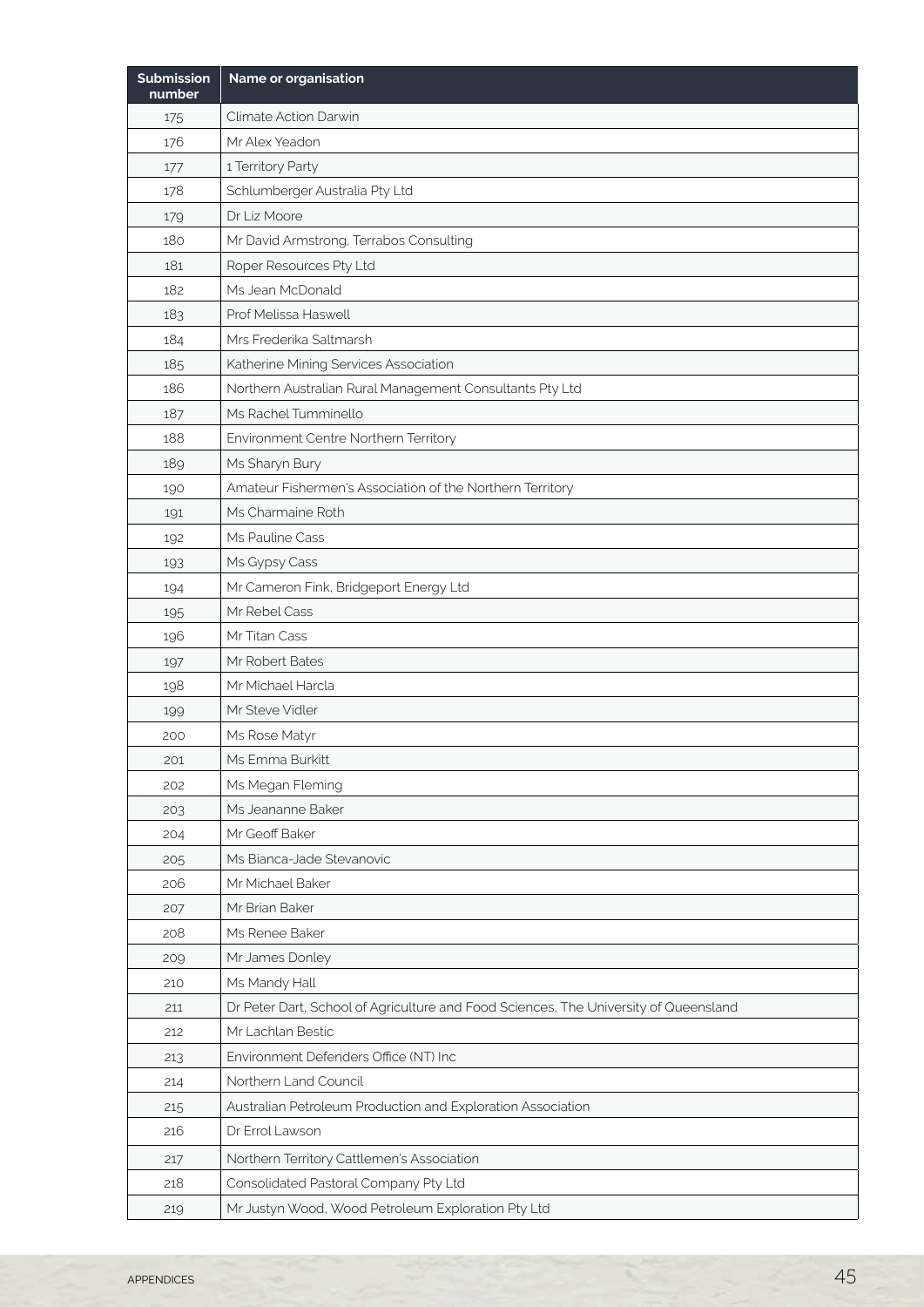| <b>Submission</b><br>number | Name or organisation                                           |
|-----------------------------|----------------------------------------------------------------|
| 220                         | Pangaea Resources Pty Ltd                                      |
| 221                         | Halliburton Australia Pty Ltd                                  |
| 222                         | Oilfield Connect Pty Ltd                                       |
| 223                         | Ms Grusha Leeman                                               |
| 224                         | NT Department of Environment and Natural Resources             |
| 225                         | Ms Jill Emerson-Smith                                          |
| 226                         | NT Department of Primary Industry and Resources                |
| 227                         | Ms Yvonne Werner                                               |
| 228                         | Mr Bryce McLaren, Buru Energy Ltd                              |
| 229                         | SG Interest I, Ltd                                             |
| 230                         | NT Department of Environment and Natural Resources             |
| 231                         | Schlumberger Australia Pty Ltd                                 |
| 232                         | Santos Ltd                                                     |
| 233                         | Origin Energy Ltd                                              |
| 234                         | Aboriginal Areas Protection Authority                          |
| 235                         | Alice Springs Town Council                                     |
| 236                         | Mr Jason Trevers, Aloha Therapeutic Massage                    |
| 237                         | Amateur Fishermen's Association of the Northern Territory      |
| 238                         | Arid Lands Environment Centre Inc                              |
| 239                         | Australian Petroleum Production and Exploration Association    |
| 240                         | Ms Merrilee Baker                                              |
| 241                         | Barkly Landcare                                                |
| 242                         | Mr Daniel Tapp, Big River Station                              |
| 243                         | Mr Rohan Sullivan, Cave Creek Station and Birdum Creek Station |
| 244                         | Central Australia Frack Free Alliance                          |
| 245                         | Central Land Council                                           |
| 246                         | Central Petroleum Limited                                      |
| 247                         | Climate Action Darwin                                          |
| 248                         | Consolidated Pastoral Company Pty Ltd                          |
| 249                         | Ms Teresa Cummings                                             |
| 250                         | Don't Frack Katherine                                          |
| 251                         | Drill and Complete                                             |
| 252                         | Environment Centre Northern Territory                          |
| 253                         | Environmental Defenders Office (NT) Inc                        |
| 254                         | Frack Free Darwin                                              |
| 255                         | Halliburton Australia Pty Ltd                                  |
| 256                         | Katherine Mining Services Association                          |
| 257                         | Katherine Town Council                                         |
| 258                         | Lock the Gate Alliance (NT)                                    |
| 259                         | Ms Katherine Marchment                                         |
| 260                         | North Star Pastoral, represented by OzEnvironmental Pty Ltd    |
| 261                         | Northern Territory Cattlemen's Association                     |
| 262                         | Origin Energy Ltd                                              |
| 263                         | Pangaea Resources Pty Ltd                                      |
| 264                         | Dr Rosalie Schultz                                             |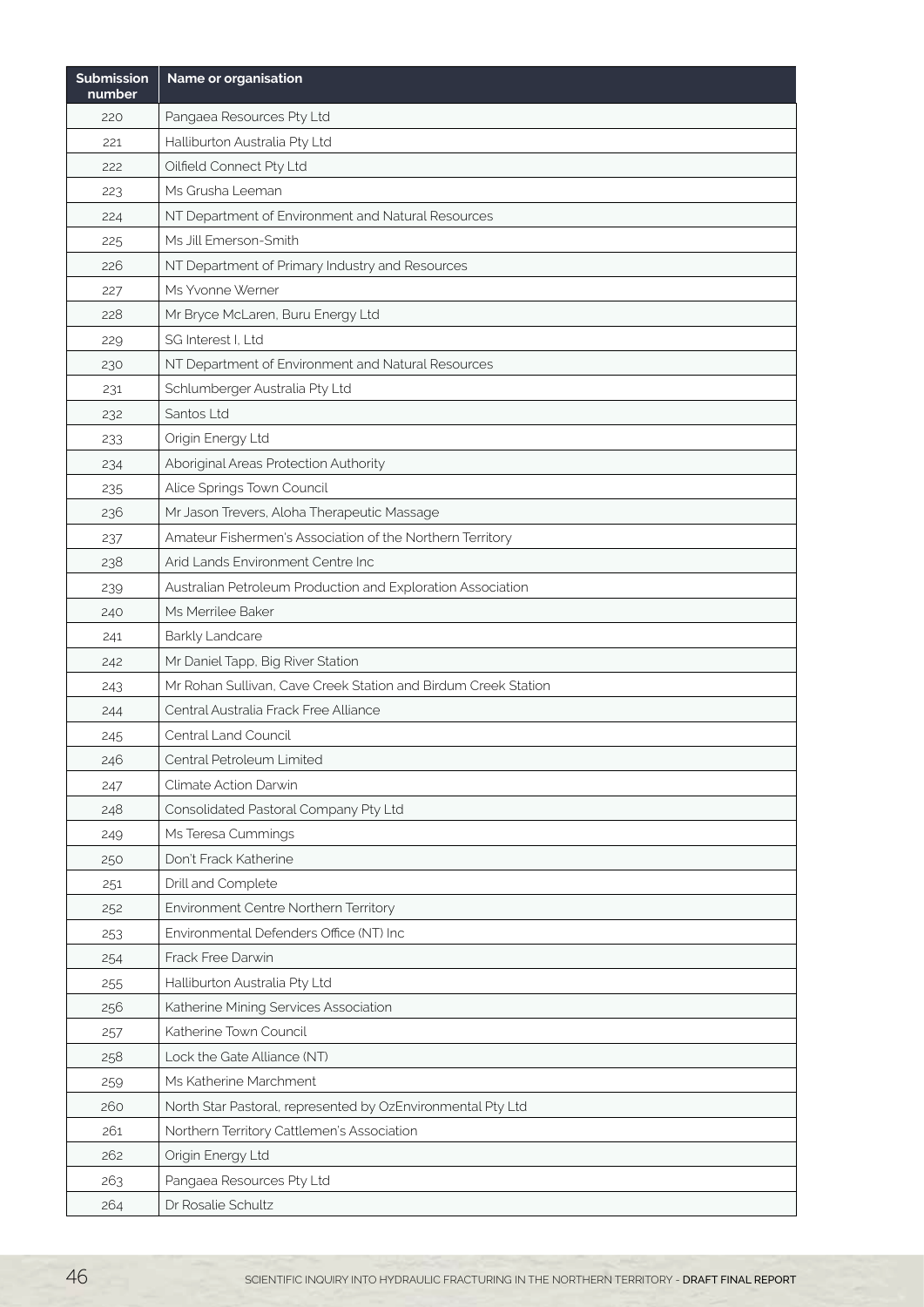| <b>Submission</b><br>number | Name or organisation                                                 |
|-----------------------------|----------------------------------------------------------------------|
| 265                         | Ms Annette Raynor                                                    |
| 266                         | Santos Ltd                                                           |
| 267                         | Seed Indigenous Youth Climate Network                                |
| 268                         | Ms June Tapp                                                         |
| 269                         | Ms Petrena Ariston, Top Didj Cultural Experience and Art Gallery     |
| 270                         | Mr Justin Tutty                                                      |
| 271                         | Withdrawn                                                            |
| 272                         | Origin Energy Ltd                                                    |
| 273                         | Origin Energy Ltd                                                    |
| 274                         | Halliburton Australia Pty Ltd                                        |
| 275                         | NT Department of Environment and Natural Resources                   |
| 276                         | Santos Ltd                                                           |
| 277                         | Withdrawn                                                            |
| 278                         | Withdrawn                                                            |
| 279                         | Pangaea Resources Pty Ltd                                            |
| 280                         | Santos Ltd                                                           |
| 281                         | NT Department of Primary Industry and Resources                      |
| 282                         | Mr Mark Goldstein                                                    |
| 283                         | Origin Energy Ltd                                                    |
| 284                         | Origin Energy Ltd                                                    |
| 285                         | Coal and CSG Free Mirboo North - Margaret, Gayle                     |
| 286                         | Lock the Gate Alliance (NT)                                          |
| 287                         | Groundswell Gloucester                                               |
| 288                         | 1Earth Media                                                         |
| 289                         | NT Department of Primary Industry and Resources                      |
| 290                         | Tax Justice Network Australia                                        |
| 291                         | Mr Jason Trevers, Aloha Therapeutic Massage                          |
| 292                         | Ms Barbara Molanus                                                   |
| 293                         | Ms Deidre Olofsson                                                   |
| 294                         | Francis Mendes                                                       |
| 295                         | NT Department of Primary Industry and Resources                      |
| 296                         | Geoscience Australia                                                 |
| 297                         | Mr Rod Dunbar                                                        |
| 298                         | NT Department of Primary Industry and Resources                      |
| 299                         | Australian Government Department of Industry, Innovation and Science |
| 300                         | Imperial Oil and Gas Pty Ltd                                         |
| 301                         | Ms Eleanor Dixon                                                     |
| 302                         | Australian Petroleum Production and Exploration Association          |
| 303                         | North Star Pastoral represented by OzEnvironmental Pty Ltd           |
| 304                         | North Star Pastoral represented by OzEnvironmental Pty Ltd           |
| 305                         | Mr Mark Swindles                                                     |
| 306                         | Mr Lawrence Lyons, Environics                                        |
| 307                         | Mr Anthony Kenny                                                     |
| 308                         | Millwarparra Aboriginal Corporation                                  |
| 309                         | Ms Linda (no surname provided)                                       |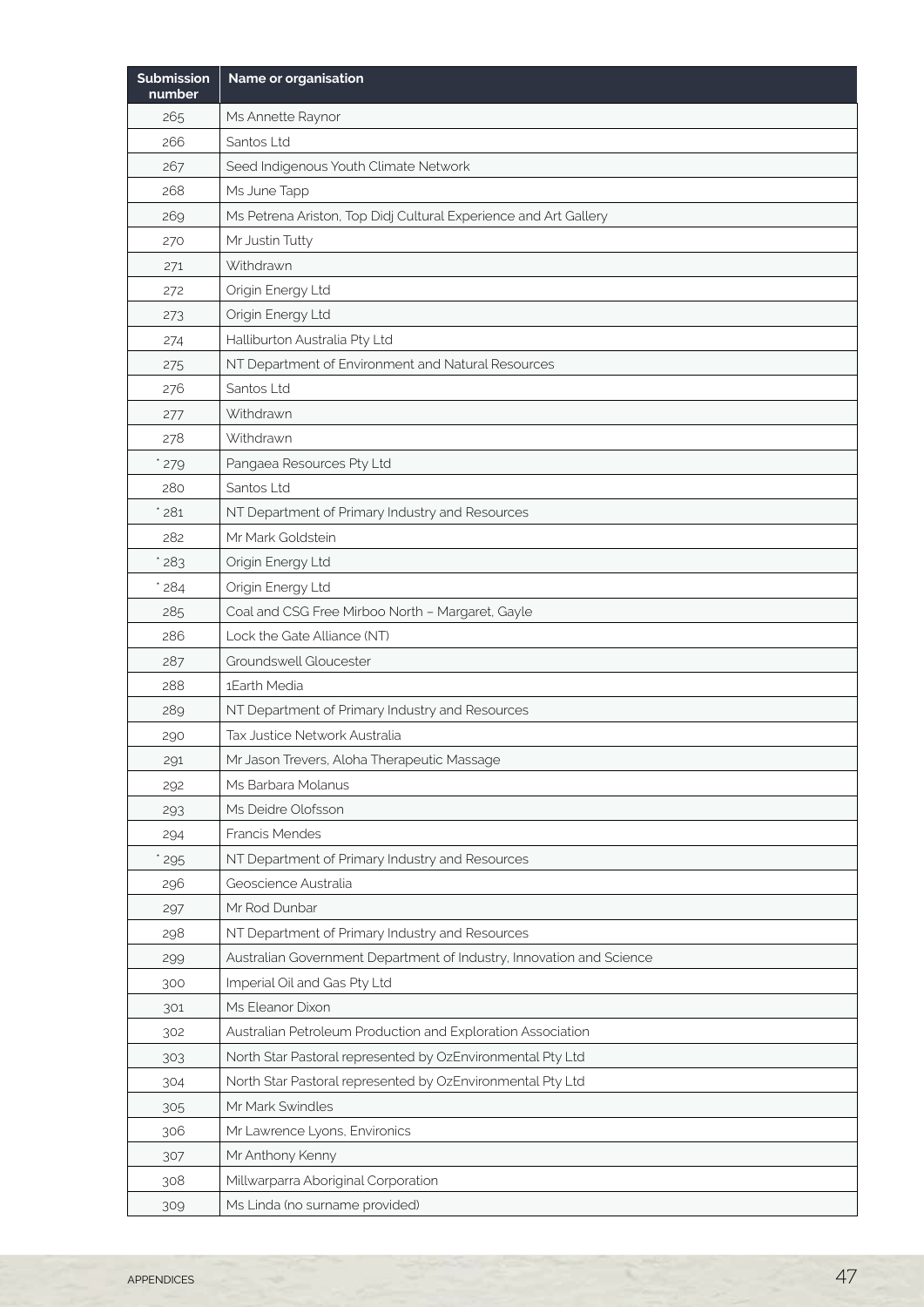| <b>Submission</b><br>number | Name or organisation                                                      |
|-----------------------------|---------------------------------------------------------------------------|
| 310                         | Mr Phil Cross                                                             |
| 311                         | Dr Matthew Currell                                                        |
| 312                         | Mr John Jenkyn                                                            |
| 313                         | Mr Rob Woods                                                              |
| 314                         | United Voice Northern Territory Branch                                    |
| 315                         | Mr Bruce Robertson, Institute for Energy Economics and Financial Analysis |
| 316                         | Lock the Gate Alliance (NT)                                               |
| 317                         | Prof Melissa Haswell                                                      |
| 318                         | Oilfield Connect Pty Ltd                                                  |
| 319                         | Mr Carl Brand on behalf of Ms Rikki Saltmarsh                             |
| 320                         | Mr Tim Forcey                                                             |
| 321                         | Mr Christland Kovison Yao                                                 |
| 322                         | The Australia Institute                                                   |
| 323                         | Mr David Forsyth                                                          |
| 324                         | NT Department of Primary Industry and Resources                           |
| 325                         | MS Contracting and Sully Pty Ltd                                          |
| 326                         | Mr Rod Woods                                                              |
| 327                         | Mr Bruce Robertson, Institute for Energy Economics and Financial Analysis |
| 328                         | Ms Jo Vandermark                                                          |
| 329                         | United Voice Northern Territory Branch                                    |
| 330                         | Lock the Gate Alliance (NT)                                               |
| 331                         | Environmental Defenders Office (NT) Inc                                   |
| 332                         | Prof Melissa Haswell                                                      |
| 333                         | Mr Jamie Houldsworth                                                      |
| 334                         | <b>Frack Free Darwin</b>                                                  |
| 335                         | Ms Seranna Shutt, Mr Ron Chute and Ms Ellen Gapany                        |
| 336                         | Professor Jenny Davis                                                     |
| 337                         | Mr Ron Chute and Mr David Forsyth                                         |
| 338                         | Mr Nicholas Milyari Fitzpatrick                                           |
| 339                         | Oilfield Connect Pty Ltd                                                  |
| 340                         | Mr David Armstrong, Terrabos Consulting                                   |
| 341                         | Mr Carl Brand on behalf of Ms Rikki Saltmarsh                             |
| 342                         | Santos Ltd                                                                |
| 343                         | Mr Tim Forcey                                                             |
| 344                         | Ms Billee McGinley                                                        |
| 345                         | Mr Christland Kovison Yao                                                 |
| 346                         | Mr Paul Sharp                                                             |
| 347                         | The Australia Institute                                                   |
| 348                         | Climate Action Darwin                                                     |
| 349                         | Mr Tom Mayor, Maritime Union of Australia                                 |
| 350                         | Mr Justin Tutty                                                           |
| 351                         | Ms Katherine Marchment                                                    |
| 352                         | Ms Pauline Cass                                                           |
| 353                         | Arid Lands Environment Centre Inc                                         |
| 354                         | Ms Lisa Gray and Mr Miles Jennings                                        |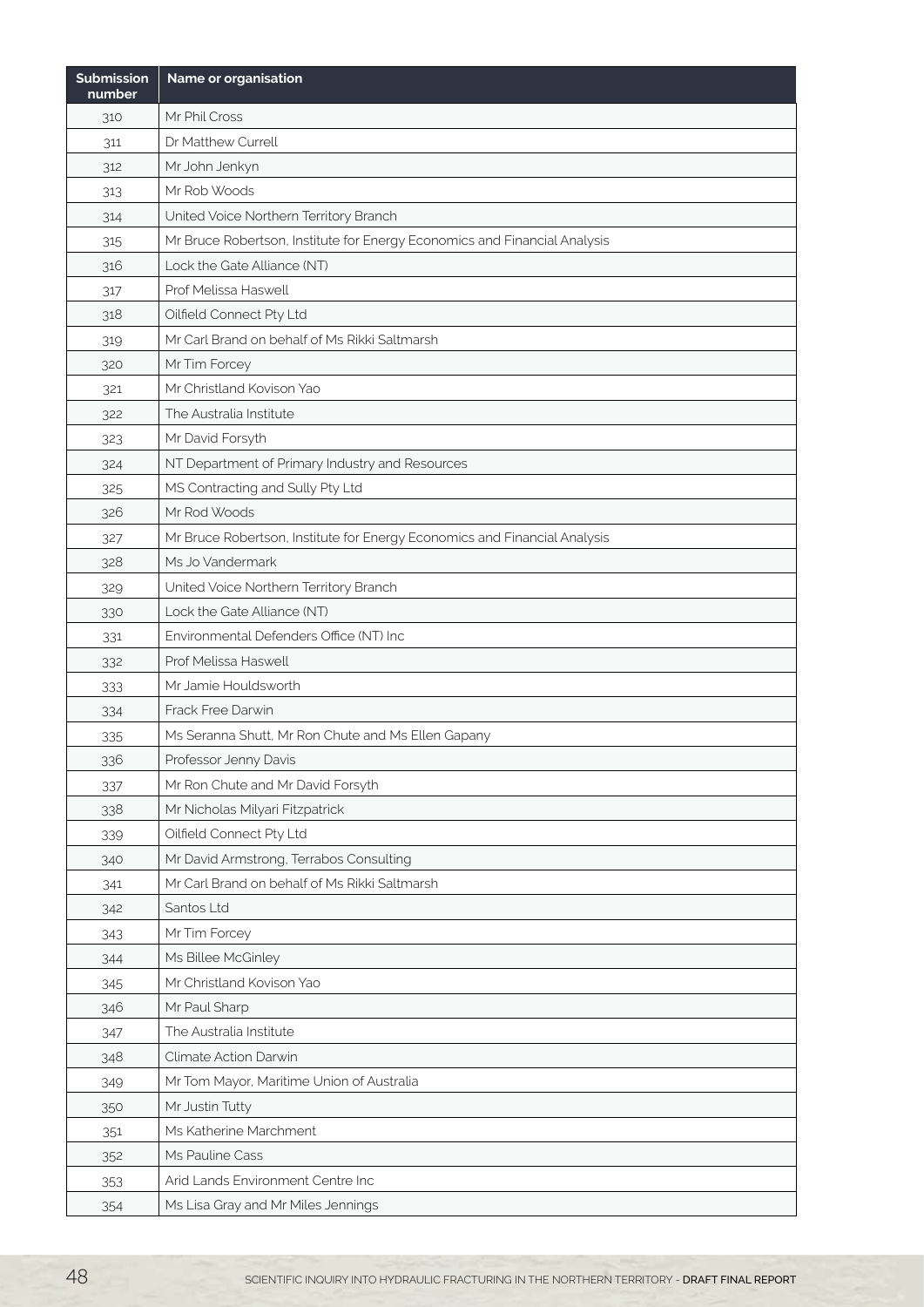| <b>Submission</b><br>number | Name or organisation                                                                    |
|-----------------------------|-----------------------------------------------------------------------------------------|
| 355                         | Mr Allan O'Keefe, Ms Marilyn O'Keefe and Ms Jasmin O'Keefe                              |
| 356                         | Mr Jason Trevers                                                                        |
| 357                         | Central Australia Frack-Free Alliance                                                   |
| 358                         | Mr Domenico Pecorari                                                                    |
| 359                         | Ms Amber McBride                                                                        |
| 360                         | Mr Christopher Hawke                                                                    |
| 361                         | Ms Dianna Newham, Ms Barbara Molanus and Ms Ella Newham-Perry                           |
| 362                         | Ms Amber Driver                                                                         |
| 363                         | Ms Kirsty Robertson                                                                     |
| 364                         | Mr Mark Swindles                                                                        |
| 365                         | Ms Esther Nunn and Ms Gem Walsh                                                         |
| 366                         | Ms Heather McIntyre                                                                     |
| 367                         | Dr Matthew Currell                                                                      |
| 368                         | Katherine Mining Services Association                                                   |
| 369                         | Dr Errol Lawson                                                                         |
| 370                         | Environment Centre Northern Territory                                                   |
| 371                         | Vista Gold                                                                              |
| 372                         | North Australian Rural Management Consultants Pty Ltd                                   |
| 373                         | Ms Carol Randall and Mr Andrew Smith                                                    |
| 374                         | Ms Annette Raynor                                                                       |
| 375                         | Mr Daniel Tapp and Ms Cheryl Birch                                                      |
| 376                         | Gasfield Free Communities                                                               |
| 377                         | Mr Michael Somers and Mrs Glenys Somers                                                 |
| 378                         | Origin Energy Ltd                                                                       |
| 379                         | Ms Samantha Phelan                                                                      |
| 380                         | Australian Petroleum Production and Exploration Association                             |
| 381                         | Mr Raymond Dixon, Ms Eleanor Dixon, Ms Jeanie Dixon, Mr Shannon Dixon and Ms Mary James |
| 382                         | Mr Andrew Munckton                                                                      |
| 383                         | Ms Dianna Newham                                                                        |
| 384                         | Mr Alex Ariston                                                                         |
| 385                         | Dr Matthew Currell                                                                      |
| 386                         | Dr Errol Lawson                                                                         |
| 387                         | Vista Gold                                                                              |
| 388                         | Ms Carol Randall and Mr Andrew Smith                                                    |
| 389                         | Australian Petroleum Production and Exploration Association                             |
| 390                         | Ms Annette Raynor                                                                       |
| 391                         | Ms Helen Clarke                                                                         |
| 392                         | Ms Sharon Powell                                                                        |
| 393                         | Withdrawn                                                                               |
| 394                         | Ms Jo Vandermark                                                                        |
| 395                         | Ms Carol Randall and Mr Andrew Smith                                                    |
| 396                         | Ms Annette Raynor                                                                       |
| 397                         | Mr Raymond Dixon                                                                        |
| 398                         | Mr Jason Trevers                                                                        |
| 399                         | Origin Energy Ltd                                                                       |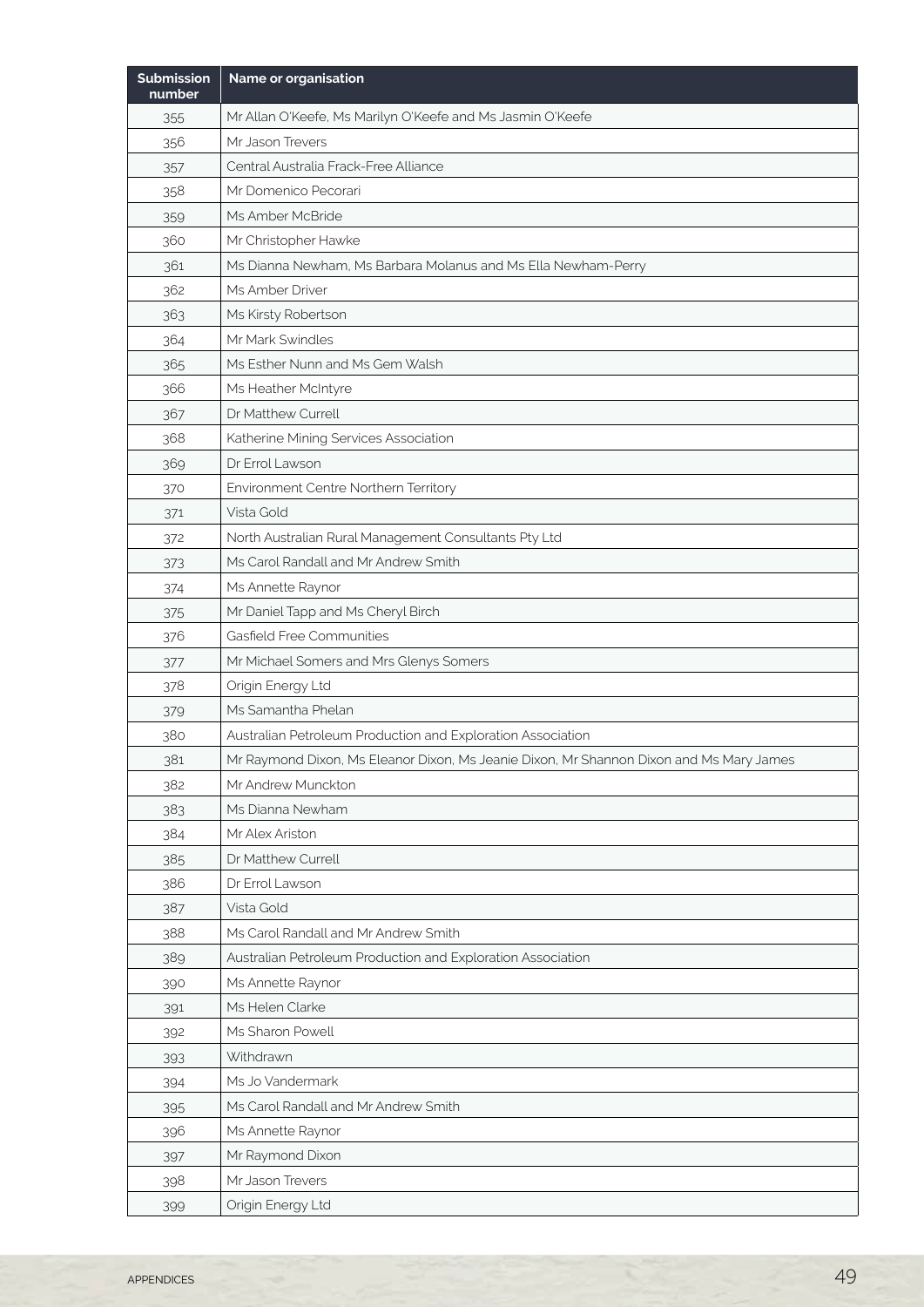| <b>Submission</b><br>number | Name or organisation                                                                                      |
|-----------------------------|-----------------------------------------------------------------------------------------------------------|
| 400                         | Ms Amber Driver                                                                                           |
| 401                         | Terrabos Consulting                                                                                       |
| 402                         | Prof Jenny Davis                                                                                          |
| 403                         | Mr Michael Somers and Mrs Glenys Somers                                                                   |
| 404                         | Ms Samantha Phelan                                                                                        |
| 405                         | Mr Daniel Tapp and Ms Cheryl Birch                                                                        |
| 406                         | Gasfield Free Communities                                                                                 |
| 407                         | Stygoecologia Australasia                                                                                 |
| 408                         | Imperial Oil and Gas Pty Ltd                                                                              |
| 409                         | Mr Jason Trevers                                                                                          |
| 410                         | Ms Esther Nunn                                                                                            |
| 411                         | Arid Lands Environment Centre Inc                                                                         |
| 412                         | Territory Frack Free Alliance                                                                             |
| 413                         | Dr Errol Lawson                                                                                           |
| 414                         | Geoscience Australia                                                                                      |
| 415                         | Mr Richard Creswick                                                                                       |
| 416                         | Ms Sue McWhirter                                                                                          |
| 417                         | Northern Territory Environment Protection Authority                                                       |
| 418                         | Consolidated Pastoral Company Pty Ltd                                                                     |
| 419                         | NT Department of Primary Industry and Resources and NT Department of Environment and Natural<br>Resources |
| 420                         | Santos Ltd                                                                                                |
| 421                         | Australian Petroleum Production and Exploration Association                                               |
| 422                         | Ms Pauline Cass                                                                                           |
| 423                         | Ms Heather McIntyre                                                                                       |
| *424                        | NT Department of Primary Industry and Resources                                                           |
| 425                         | Ms Andrea Broughton, Groundwater Solutions International                                                  |
| 426                         | Mr Anthony Knapton                                                                                        |
| 427                         | Pangaea Resources Pty Ltd                                                                                 |
| 428                         | NT Department of Environment and Natural Resources                                                        |
| 429                         | NT Department of Environment and Natural Resources                                                        |
| 430                         | Withdrawn                                                                                                 |
| 431                         | Ms Carolyn Carttling                                                                                      |
| 432                         | Ms Evelyn Alberta Bacala                                                                                  |
| 433                         | Origin Energy Ltd                                                                                         |
| 434                         | Que Kenny                                                                                                 |
| 435                         | University of Queensland Centre for Coal Seam Gas                                                         |
| 436                         | Urban Development Institute of Australia (NT)                                                             |
| 437                         | Lock the Gate Alliance (NT)                                                                               |
| 438                         | Ms Katherine Marchment                                                                                    |
| 439                         | Core Energy Group Pty Limited                                                                             |
| 440                         | Arnhem Earthmoving and Mechanical                                                                         |
| 441                         | <b>Blue Energy Limited</b>                                                                                |
| 442                         | Central Petroleum Limited                                                                                 |
| 443                         | Environment Centre Northern Territory                                                                     |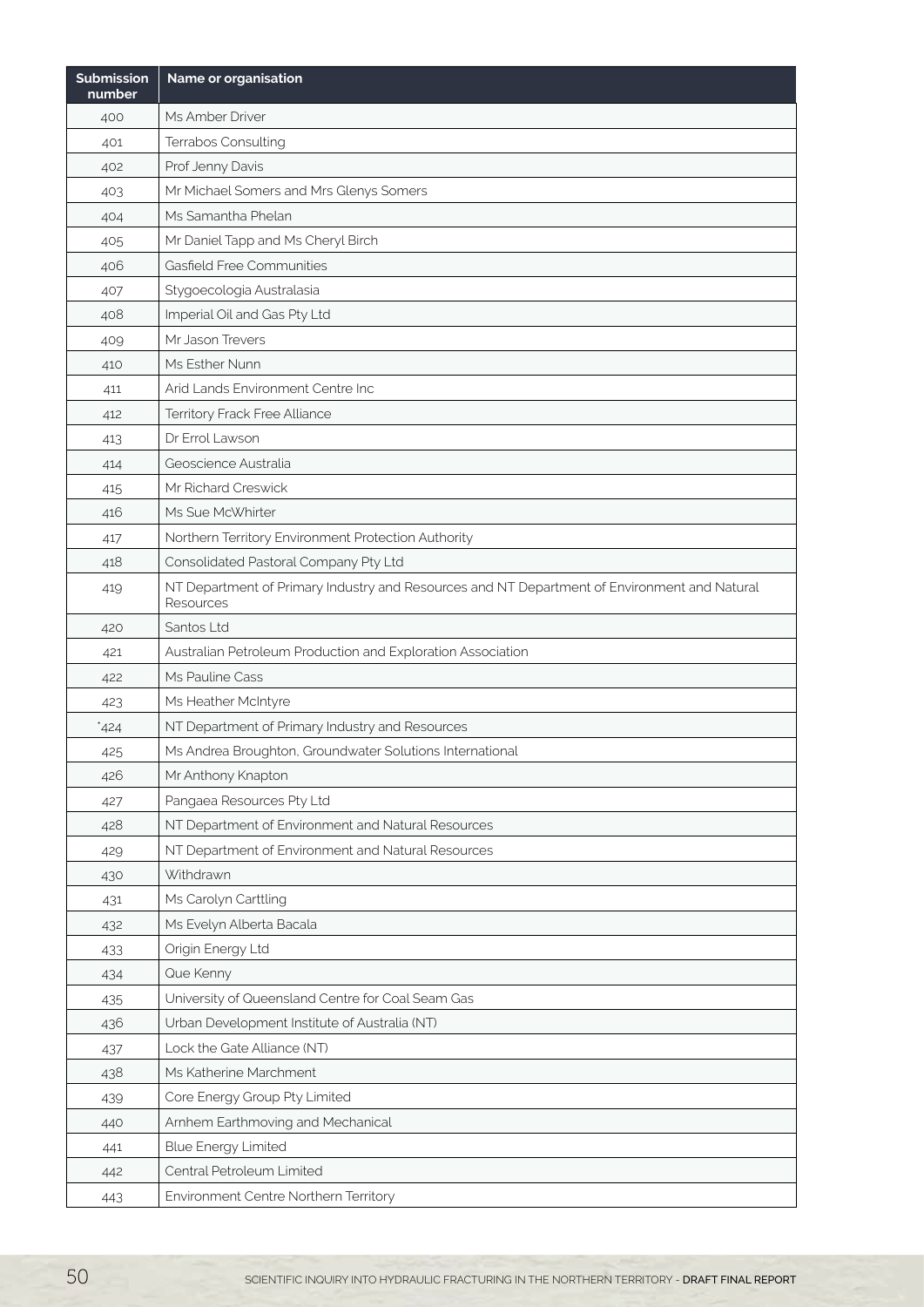| <b>Submission</b><br>number | Name or organisation                                                 |
|-----------------------------|----------------------------------------------------------------------|
| 444                         | Mr Geoff Farnell                                                     |
| 445                         | Australian Government Department of the Environment and Energy       |
| 446                         | Climate Action Darwin                                                |
| 447                         | North Star Pastoral represented by OzEnvironmental Pty Ltd           |
| 448                         | Mr Roger Heapy                                                       |
| `449                        | NT Department of Environment and Natural Resources                   |
| 450                         | Commonwealth Scientific and Industrial Research Organisation         |
| 451                         | Commonwealth Scientific and Industrial Research Organisation         |
| 452                         | Commonwealth Scientific and Industrial Research Organisation         |
| 453                         | North Star Pastoral represented by OzEnvironmental Pty Ltd           |
| 454                         | Withdrawn                                                            |
| 455                         | Ms Monica Napper                                                     |
| 456                         | Environmental Defenders Office (NT) Inc                              |
| 457                         | Ms Charmaine Roth                                                    |
| 458                         | Climate Council of Australia                                         |
| 459                         | Australian Government Department of Industry, Innovation and Science |
| 460                         | Schlumberger Australia Pty Ltd                                       |
| 461                         | Hancock Prospecting Pty Ltd                                          |
| 462                         | North Star Pastoral represented by OzEnvironmental Pty Ltd           |
| 463                         | Ms Pauline Cass                                                      |
| 464                         | Schlumberger Australia Pty Ltd                                       |
| 465                         | Australian Petroleum Production and Exploration Association          |
| 466                         | Origin Energy Ltd                                                    |
| 467                         | North Star Pastoral represented by OzEnvironmental Pty Ltd           |
| 468                         | North Star Pastoral represented by OzEnvironmental Pty Ltd           |
| 469                         | Origin Energy Ltd                                                    |
| 470                         | Elengas                                                              |
| 471                         | Northern Land Council                                                |
| 472                         | NT Worksafe                                                          |
| 473                         | NT Department of Environment and Natural Resources                   |
| 474                         | Hancock Prospecting Pty Ltd                                          |
| 475                         | <b>Bureau of Meteorology</b>                                         |
| 476                         | Origin Energy Ltd                                                    |
| 477                         | Doctors for the Environment Australia                                |
| 478                         | Mr Gerry Wood MLA, Member for Nelson                                 |
| 479                         | NT Department of Primary Industry and Resources                      |
| 480                         | Northern Territory Environment Protection Authority                  |
| 481                         | NT Department of Environment and Natural Resources                   |
| 482                         | Australian Government Department of the Environment and Energy       |
| 483                         | Alberta Energy Regulator                                             |
| 484                         | <b>NT News</b>                                                       |
| 485                         | Mr John Oakley                                                       |
| 486                         | Paul Josif and Associates                                            |
| 487                         | Ms Carol Randall                                                     |
| 488                         | Ninti One Limited                                                    |